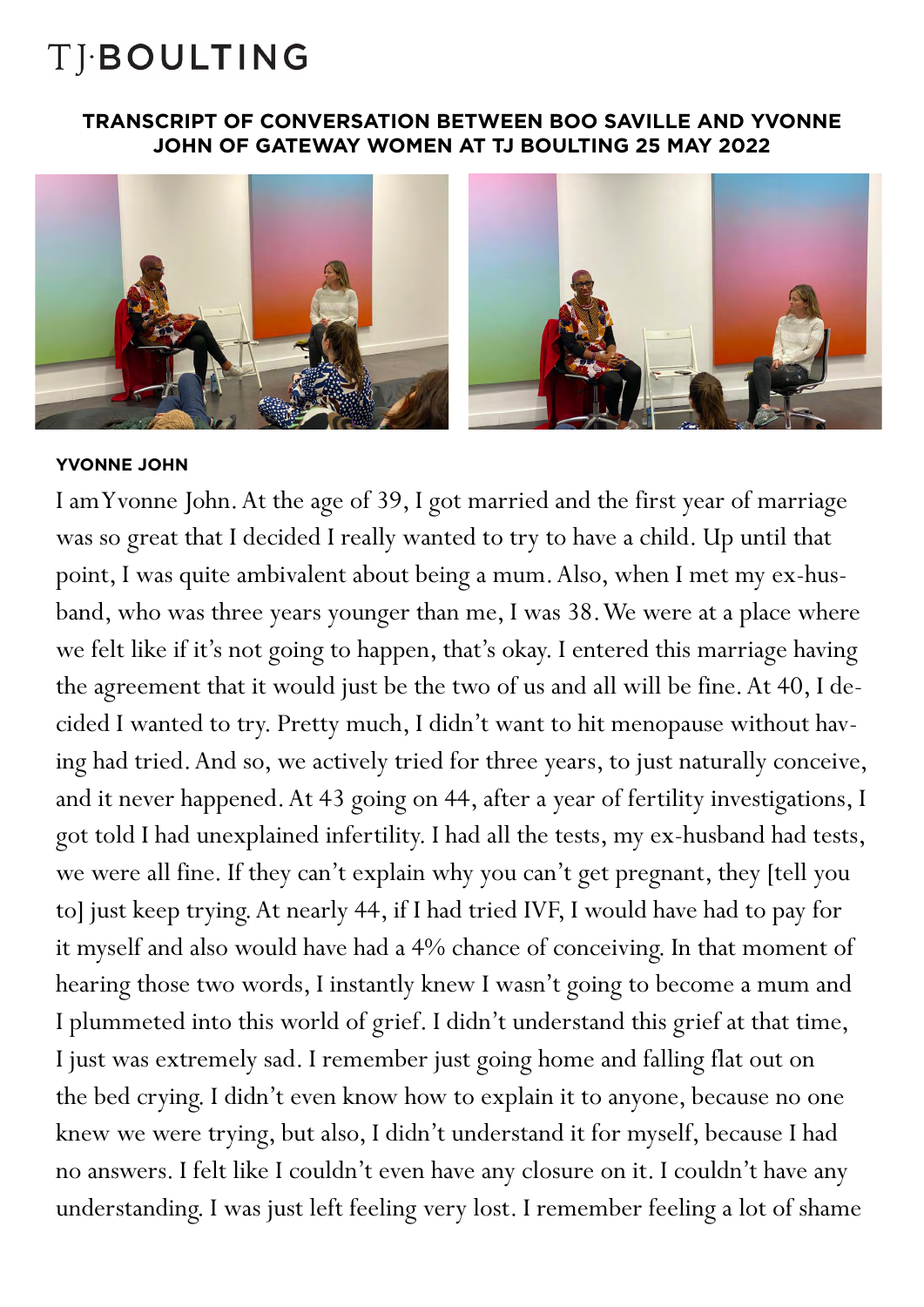because in my 20s, I had two terminations. I felt like it's got to be my fault and because of that, I felt like I didn't deserve to be a mum, so I shouldn't even be allowed to grieve. I remember when an older friend who had been through it all said to me, you're grieving, I thought that was stupid because I haven't lost anything and it made no sense whatsoever. She knew Jody Day, who's the founder of Gateway Women. She introduced me to Jody and Gateway Women, an organisation that supports women who are childless by circumstance. I did my first workshop in 2014, called Living Without Children. I remember being in that room feeling like I didn't deserve to be amongst these women and that if they knew my story, they would say I didn't deserve to be there either. Because I was telling myself I didn't deserve to even be sad about this because I had given up the opportunity before. It's very silencing and lonely because if you've not even told anyone you've tried to conceive anyway, which understandably, a lot of women wouldn't, or a lot of couples wouldn't, then how do you tell people it's not happening? Then especially when it comes to terminations, you feel like people are going to judge you anyway. That people will say you don't deserve it. So, being on the program, and being with other women who embraced me and allowed me to be sad, we worked through our grief. It was this place of acceptance and allowance because one of the things I realised, as I was working through my grief and hearing other women's stories, is that society doesn't let us grieve. It doesn't even let us say we're sad about it because in everyone's eyes, you can do something about it. You get all the fixes, why didn't you try and adopt? Why didn't you just do this? Why don't you do IVF? You know, the list goes on. I kind of remember feeling like I didn't have a choice. At some point in my journey, I was able to accept my grief and accept my journey, and even question why I wanted to have children. I got to a place where I wanted to reclaim my life, but society wouldn't let me do that. Because I had to stay in hope, I had to stay in denial, I had to keep trying. Because if I didn't do it, I didn't want it enough. It gets really hard for women to grieve because no one will let them grieve, they won't accept it. So, during that time, I thought, I really want to reclaim this story, I really want to have a voice and I want to give the voice back to the women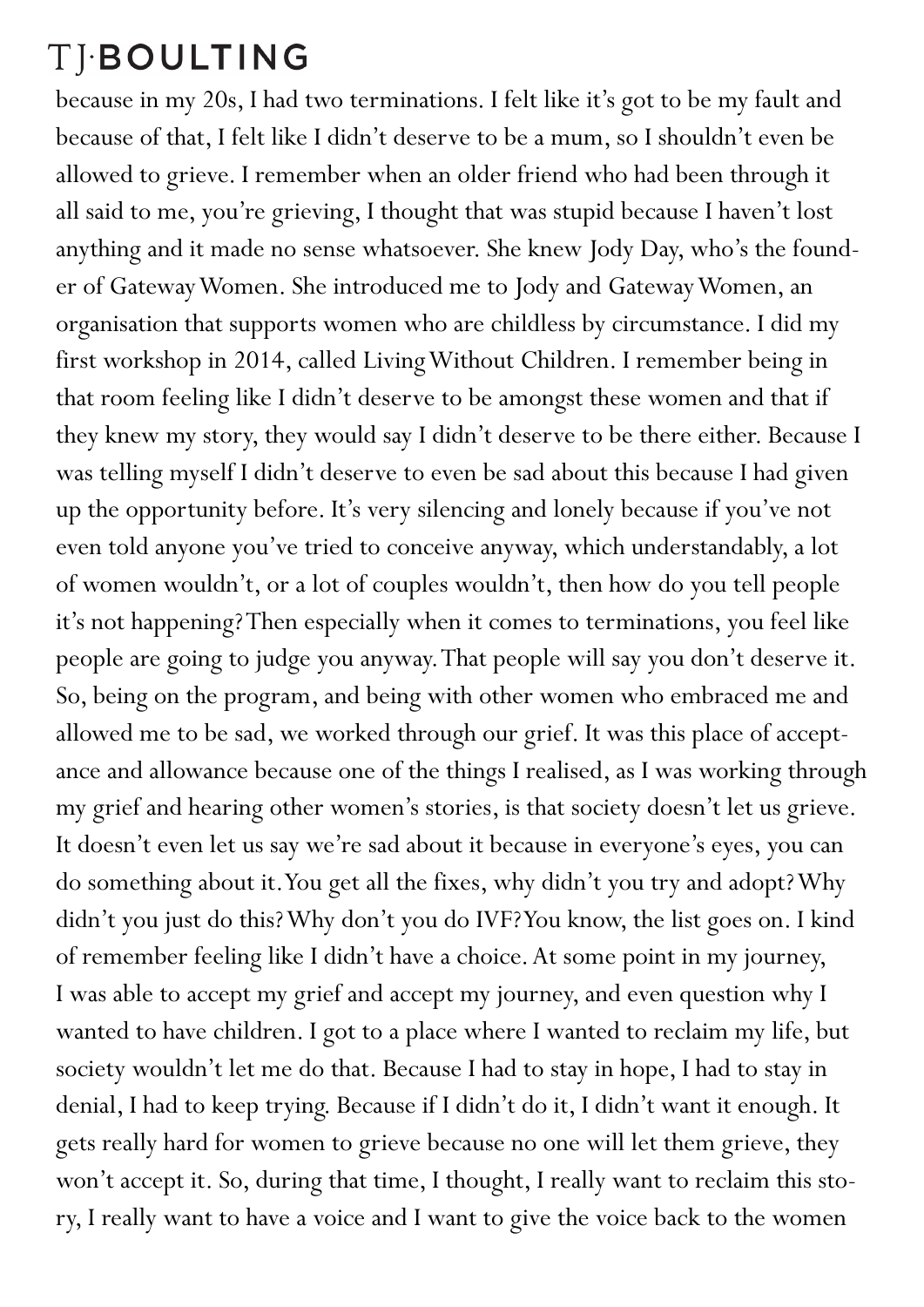### TIBOULTING

who are in that situation. I decided to write a book, which I did, it came out in 2017, called "Dreaming of a Life Unlived". It's my story and a collection of stories of other women, who are finding a fulfilling life without children. I was so surprised that there was this thirst to hear my story and the story of other women who were in this situation. The more I spoke, the more women were coming out and saying this is me, too. It was almost like they suddenly had a voice and they suddenly had permission to just be open about their own journeys. I remember one time I was speaking, a lady in her 50s stood up and said: "You know, I'm childless", and said that was the first time she'd ever said those words. Once you can own your story, it's such a freeing experience. Then, at some point, Jody had asked me, why aren't black women connecting with her and Gateway women, which I thought was a bit crazy, because I'm a black woman and I was connecting with Jody. When I started to look into this, when I started looking at my own journey and my own history, talking to my black friends and Asian people I knew, I started to kind of see what was happening that stopped us from actually talking about our stories and how we were seen in a white society. How we were othered, therefore, were kept silent. My parents are from the Caribbean, so I'm first generation British. I remember my dad telling me that I had to work harder because I'm a woman and because I'm black and we shouldn't talk about our problems outside of the home. And I realised how much he was trying to protect me, protect his children. We kept ourselves trying to look good in front of our white peers. When we're not seeing other women that look like us, then we feel like we can't talk about it. And the more I was starting to see this, and the more research I started to do, the more I was then talking about the women of colour's experience around infertility. I also started to see my own journey in the system because what I found, what I realised is how much I had to fight just to get listened to. I was constantly tired, I could barely function, and found out I was severely anaemic. That's when they started to do an investigation. A year after that, I probably was about 46. At the time, they found out I had adenomyosis, which was causing extra heavy and painful periods. I was fortunate to get in front of a consultant that thought, let's have a look at this. I found that I had ad-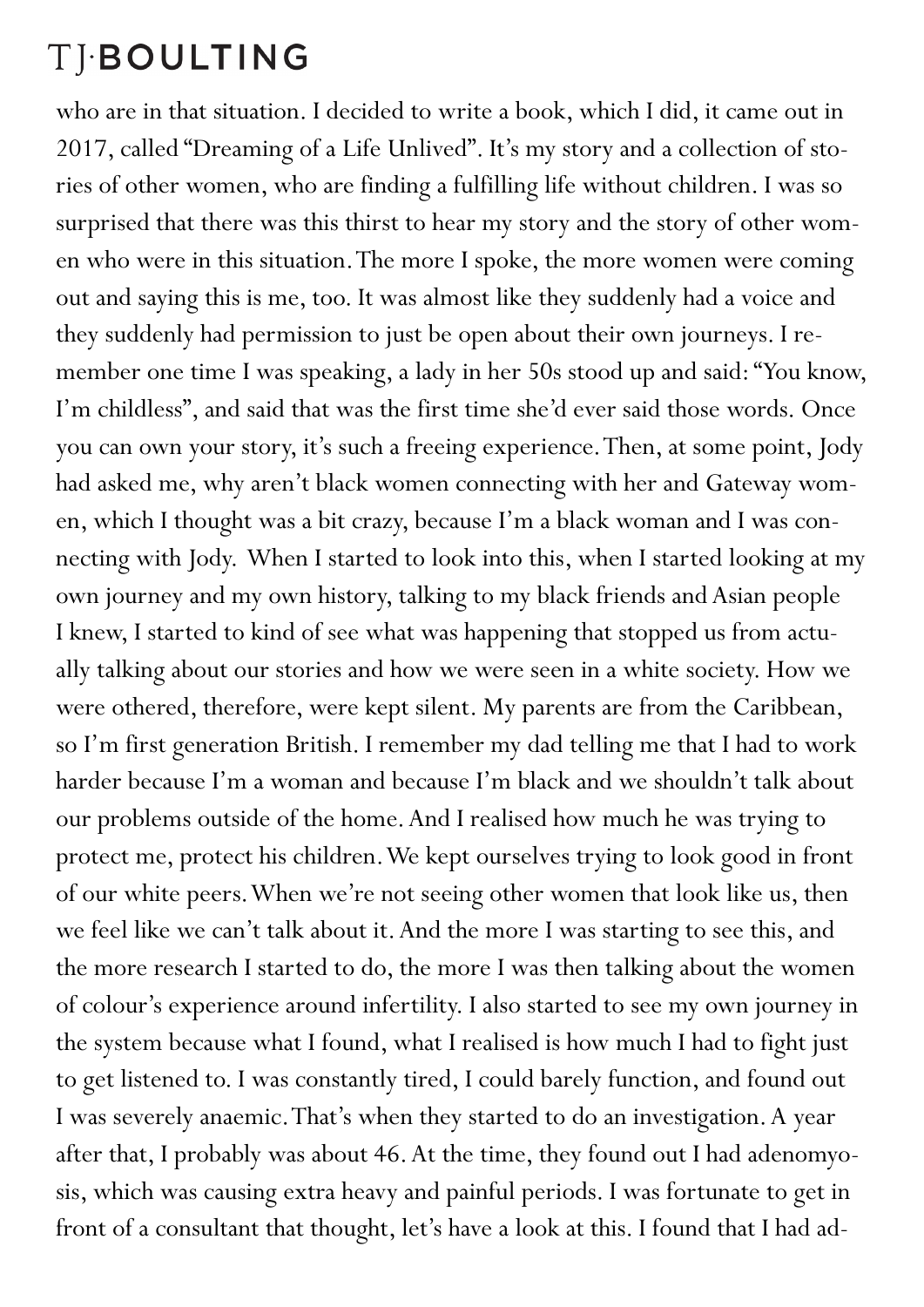enomyosis and fibroids. Along the journey, when they knew I had fibroids, they wanted to do a hysterectomy, to which I was like, no. At that point, they were saying that was my only choice. And then when I found out I had adenomyosis, I really wanted to have a quality of life back. So, in 2019, I did have a hysterectomy. That's another thing I had to fight for, because it was almost like they didn't even want to do that at that point. I think through the whole journey, I had really mixed feelings and a lot of anger towards the medical field because I felt like I was really fighting just to be listened to, and then they were trying to give me treatment that wasn't appropriate.

When I looked back, again, on my research, I found out that actually hysterectomies are offered to black women at higher rates, and at a younger age. I think like 30% more black women have hysterectomies than white women, and between the ages of 18 and 44. There's a real history of forced sterilisation, there's a lot of stats that come out of America, but we do know it's happening here as well. Things like forced sterilisation, forcing women to have a hysterectomy a lot sooner than they would with any of the white counterparts. Not believing that black women have fertility issues because they feel that we're hyper fertile. Not believing that we have pain, as we're supposed to have higher levels of pain. All of these things really impacted on me being seen as someone that really needed treatment and really needed care. Again, they're weren't looking at me thinking "oh my God, look at these stats, we really do need to do something about it." It was really about not wanting to do anything, just kind of leaving me to suffer. So, I have a lot of anger, a lot of hurt. And a lot of joy, because within that, I meet a lot of women, I have a lot of women coming to me saying, you know, you're speaking my story. It's almost like I'm giving them permission to speak as well, even if it's only for themselves. Or to be able to just be in the family setting, where it can be extremely painful to be on a family day out. I've sat there before on a family day out and I thought, why am I here when I'm watching parents, grandparents with all the kids. I'm standing there on my own thinking everyone must be looking at me thinking "what the hell's she doing here?" Because I didn't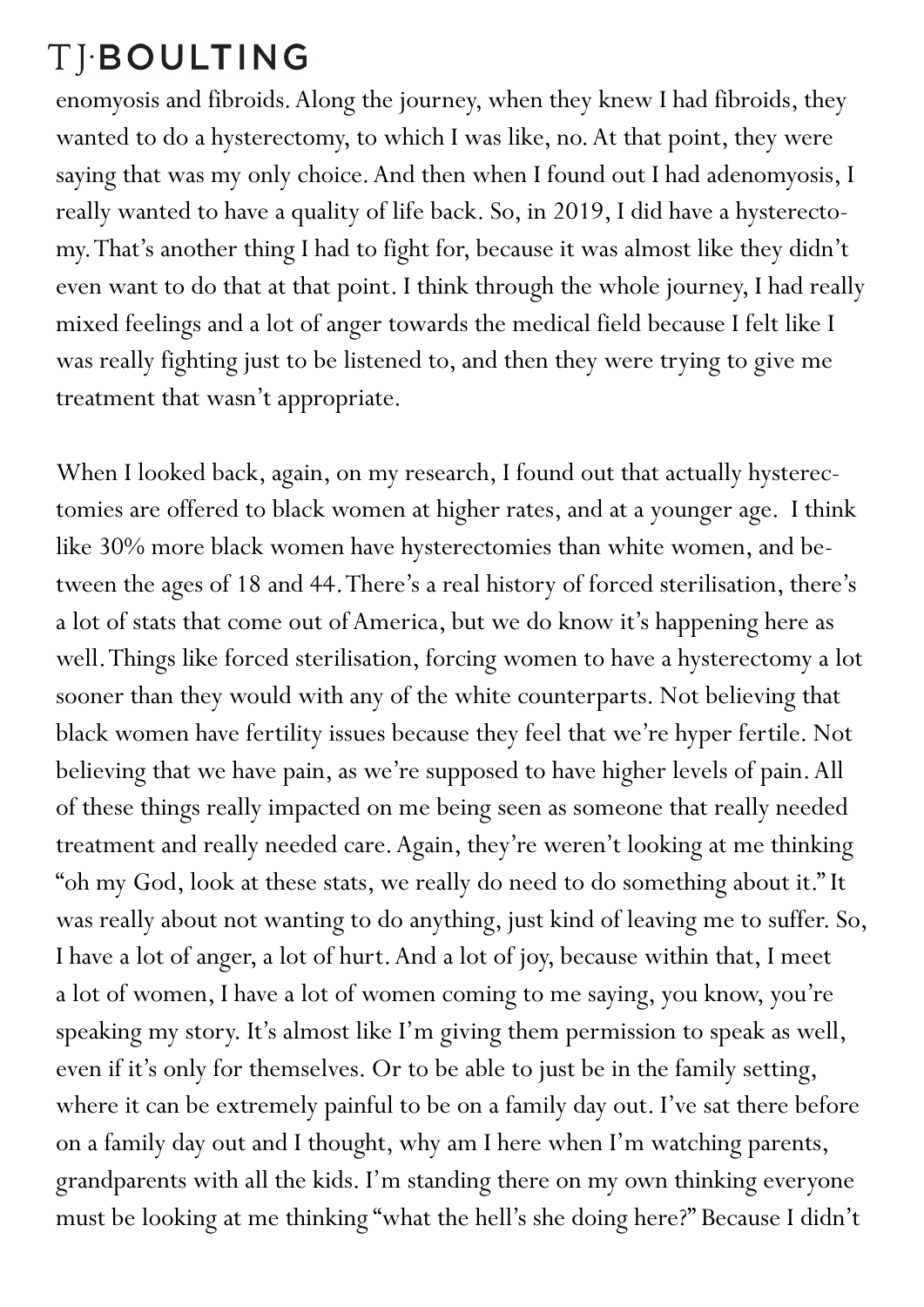feel like I belonged. We do lose our place in society, we lose our place at home, we wonder where we belong in the workplace. Because in the workplace now, we're the selfish career women where the mothers are the super women. It gets extremely difficult to survive, exist, and even be fulfilled or feel like you have to find joy anymore. I'm also a trained facilitator for Gateway Women Reignite Weekend workshops, that help women work through the grief of childlessness. And again, that's such an honour to be around women, and especially at the beginning of their journey, to help them face this difficult time and to start working through their grief as well. As much as there's a lot of pain, there is a lot of joy. I feel so privileged every opportunity I get to speak and be around women, helping them. It just helps me know that this was all worth it.

### **BOO SAVILLE**

Amazing. I just think you're very brave to go through that and then just be really honest and open with us about it. I think in lots of ways it frees you up to be that way. One thing I've learned in life is it's ok to show fragility and vulnerability, it is a true way to connect with people. There're a few things about what you said, that I think relates in lots of ways to my practice and my painting, one of which is friendship and connectivity. I think, through these experiences and art, for me, it's a very generous connective experience. And I feel very privileged to have those connections with people, even if I never meet them. I might see someone once who's seen something that I made and that has had some sort of experience with it. I'm lucky enough to get messages from people, because of social media, which is wonderful. I've learned that just being honest, especially with this body of work, allows a discussion about the experiences we all share. Grief has been the place I draw from, sort of my bread and butter for the last few years. Because of my personal experiences which have just been so transformative to me, that I feel something about how important that's been, in terms of understanding what love is, and connection, and friendship, and joy, and being present in the world. I feel like I'm trying to figure out what that is, or explain my journey through infertility. I tried to have a baby for 10 years. And I want to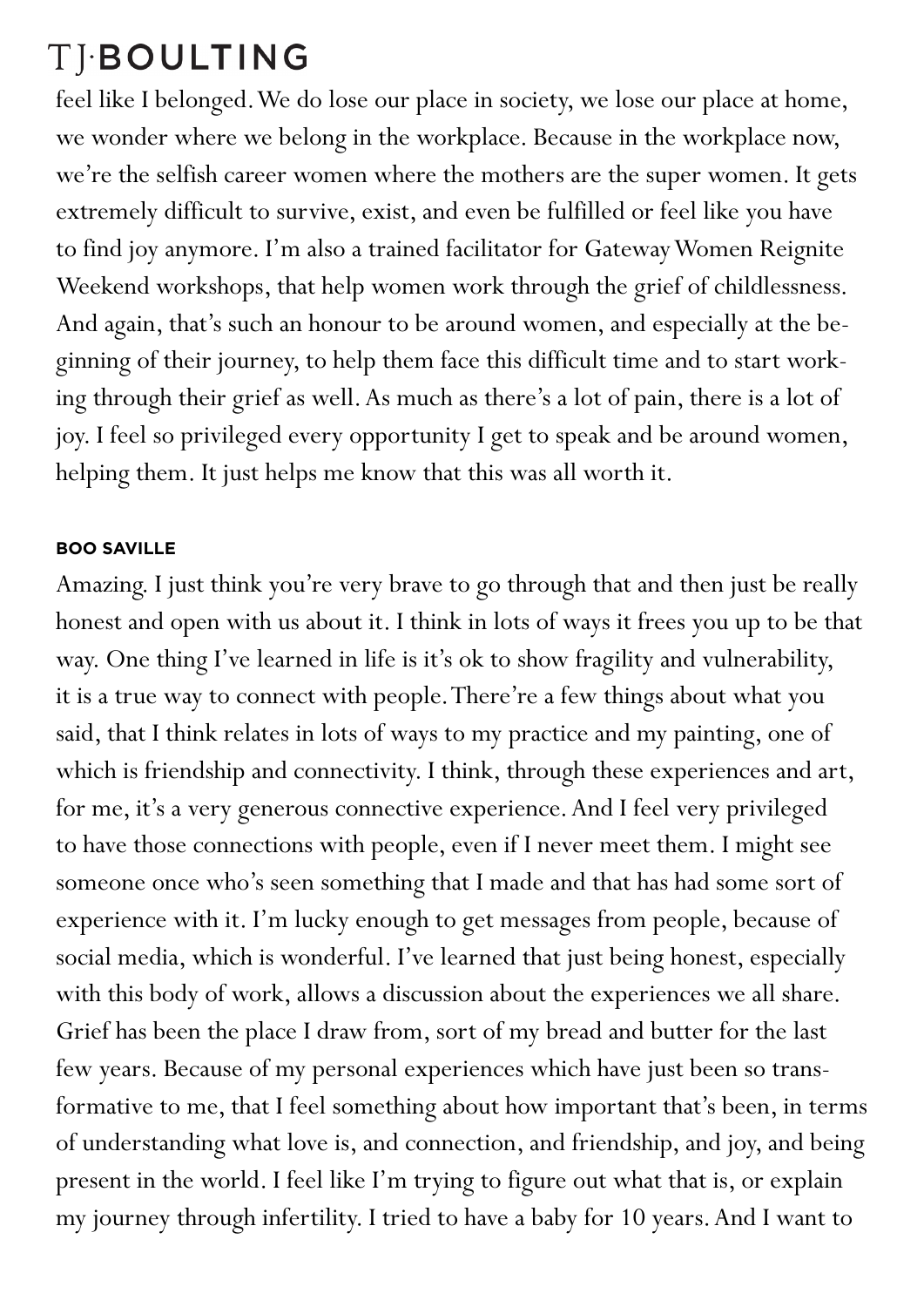start off by saying I never wanted to have a baby when I was growing up. I decided I'm going to be an artist, I decided at six years old. Then, going through my education, and being a teenager, the general vibe I got from culture at that time about women who became artists was that you had to sacrifice having children. Or it was a very male dominated space and so that wasn't mentioned or depicted in the artists I studied. There was a certain language or perhaps lack of language around female artists that communicated, you can't be a woman artist and have kids. The myth of the lone artist. So I was like, well, I'm not going to do that then. So, I went to art school and it was just never on the cards. And then when I got to about 30, I decided to try to have a baby. Through my journey, I've questioned - and I imagine this is probably quite true of a lot of women who come to your events - whether you actually ever wanted children to begin with, or whether you were coerced in a relationship or felt unfulfilled when you decided to try have them. Or whether you didn't feel valid or, perhaps, my career wasn't going very well, so I have to have a baby or whatever, do something else. Then, I tried for a couple of years nothing happened, I went to the doctor's, and eventually ended up doing IVF. The second of three rounds worked, I became pregnant and then I had a miscarriage at eight weeks. It was a very long process. I was like it's fine, when you're in it, you're just managing things. And then when the third and final round failed, my marriage came to an end. It sounds like a sad story, but actually, it was incredibly transformative. I'm probably the worst nightmare to someone who's trying to have a baby, because that's what everyone fears, that your partner's going to leave you if it doesn't work, but it did happen to me. It was actually just very important, because that wasn't a very good relationship that I was in. It revealed itself through that journey. The support I received was incredible and it's really made me understand the connection between women, the connection of how important art is, and I feel privileged to have this ability to have a platform to show this stuff and to express myself. I think in lots of ways it's the journey of grief which interests me, the journey of growth. That's one thing from coming across Jody's TED talk, which is how I became aware of Gateway Women, that understanding that it's grief that is really important. And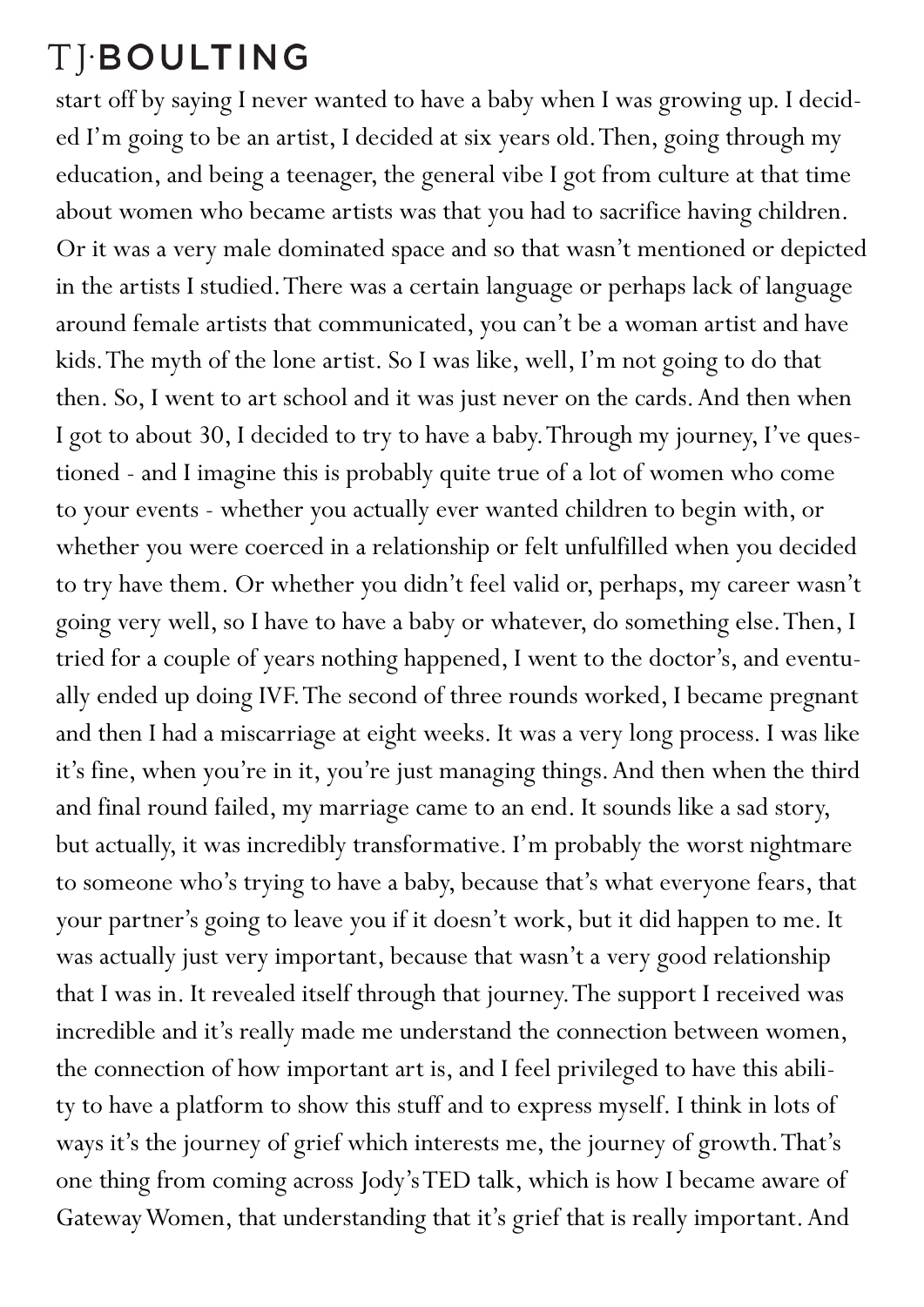language is very important. Then, you can start reframing it and giving yourself a break. Because I think a lot of the time you think, I started too late or I didn't do enough, and you'd beat yourself up.

### **YVONNE JOHN**

Absolutely. There are so many things that you said that I can resonate with, also through other women that I've been around. It's just so normal and common to hear what you've just said. And patriarchy has a lot to answer for. I certainly was ambivalent about it, I really had to work through why I wanted to be a mum. I realised then that there's a lot of women, mums as well, who actually don't even know why they wanted to have children other than that's what's expected of us. Hearing my parents' voice, "you will know when you have kids". I realised that no one ever said you had a choice not to, or that it might not happen. So, you're not prepared to be in this place. Even though I'm sure everyone in this room is probably thinking "I know somebody who's childless", because pretty much everybody I've come across will say they know someone, whether it's a family member or a friend or a distanced somebody, everybody does know someone, then they think, I don't know why they're childless. A lot of the time, they probably just think it's a choice, they just didn't want it. Because of patriarchy, to be a woman, you've got to be a mum. You've got to be married and then have a child. If you're not that, it's almost like you're a danger to society, they want to push you out and make you an outcast, they don't know what to do with you. And if you're single, then you're going to steal everyone's husband, so you definitely don't want to be single. It's a crazy, crazy place to be in. And grief is so layered, it's an identity transformer. You really get to this place where it shakes you up. I certainly wanted to understand what I was going through, and every time I was getting to a place, there was another question. I was constantly questioning and unpacking what this all meant for me and part of that was also forgiving my younger self. I remember as part of the process, I wrote a letter to my younger self, forgiving her for the terminations. Before that it was the dark, shameful secret that I had hidden away from everybody. Writing a book, writing my story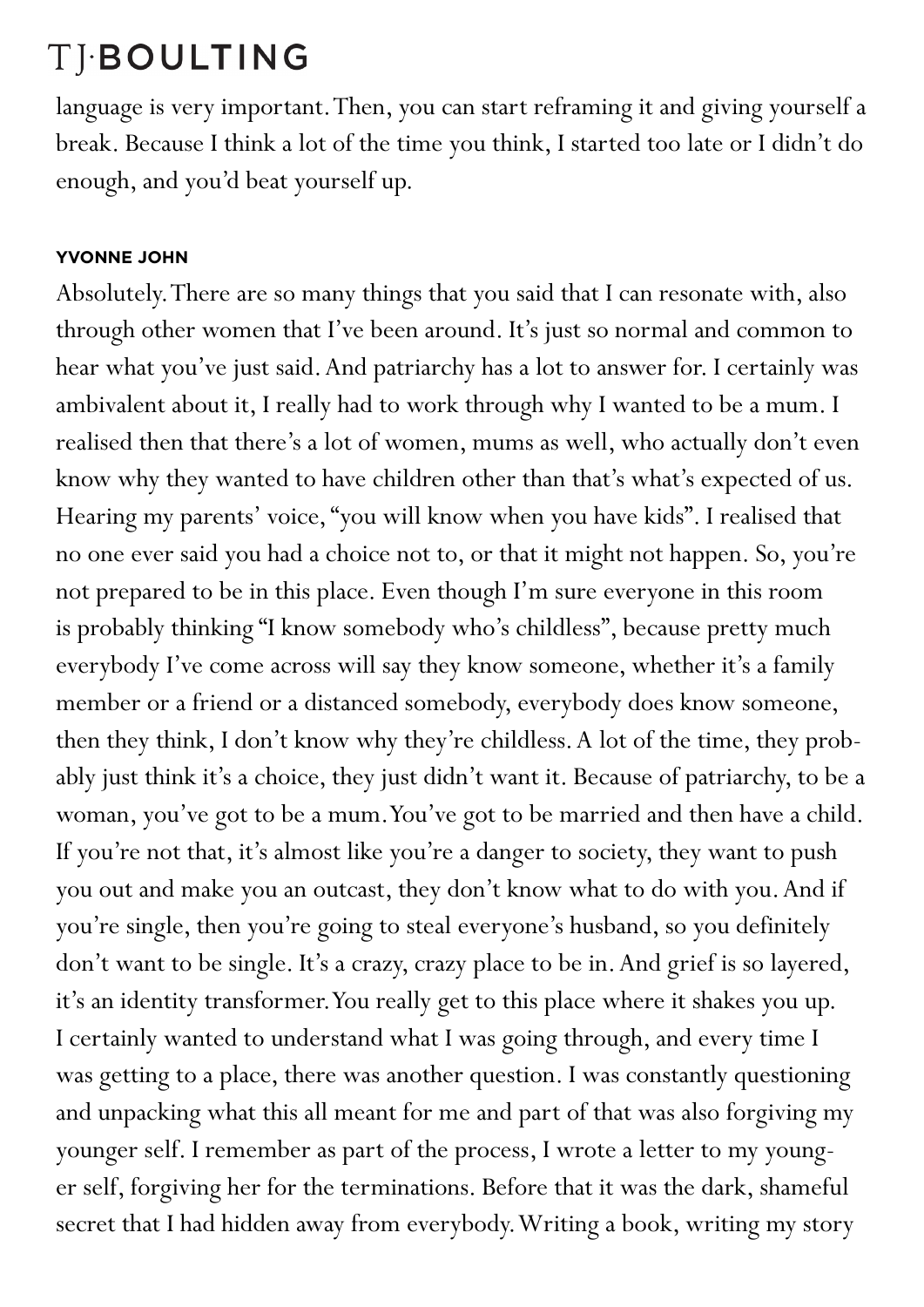was the worst thing because I wanted to hide that part of it. I didn't want people to know because I felt like no one would grieve with me. But if I didn't tell it, it wasn't true. So, it felt really important to say it, but it was really hard. Vulnerability... I remember, I sang at a friend's party, and had a nice time there for her birthday. Afterwards, people said to me, your strength is in your vulnerability. I had no idea what that meant. Then, through doing the work, I started to understand how powerful it is to be open and raw. But you also have to know how to protect yourself with it, because people want to pull you down.

### **BOO SAVILLE**

I think while developing as an artist, you grow up and female artists that are visible to me seemed incredibly tough, especially during the 90s, when I was first going to art school, it was a very tough presentation of female. I never identified with that at all, I'm quite sort of wobbly. And I make a joke out of everything. I just didn't really understand how I would fit into that sort of toughness. I think that's just another defence mechanism that women often have especially in a male dominated space. But, as I've moved through my life, I've understood the importance of sensitivity through these paintings. For example, when I first started making them, I wanted to literally erase myself completely from them and I didn't really know why that was important. Then that changed into it being a generous gesture of sorts - in taking myself out, I just wanted to give it to everyone else. I'm not making some sort of marks and gestures to go, 'I've made this decision here, this is what I'm doing', I want you to just enjoy the whole of it. That's all I care about. Just take it all in at once. I think that understanding that comes back to caregiving and communities and connecting with one another. In motherhood, in the traditional sense of having a child, there's a lot of connective websites and it's a wonderful community for women who feel isolated, I always thought there's probably a lot of isolation in having a child. But there didn't seem to be anything for women who don't have kids and who need support. You just have to get on with it. There's no connective tissue, even though there is in private pockets and conversations. Which is why the website [Gateway Women] is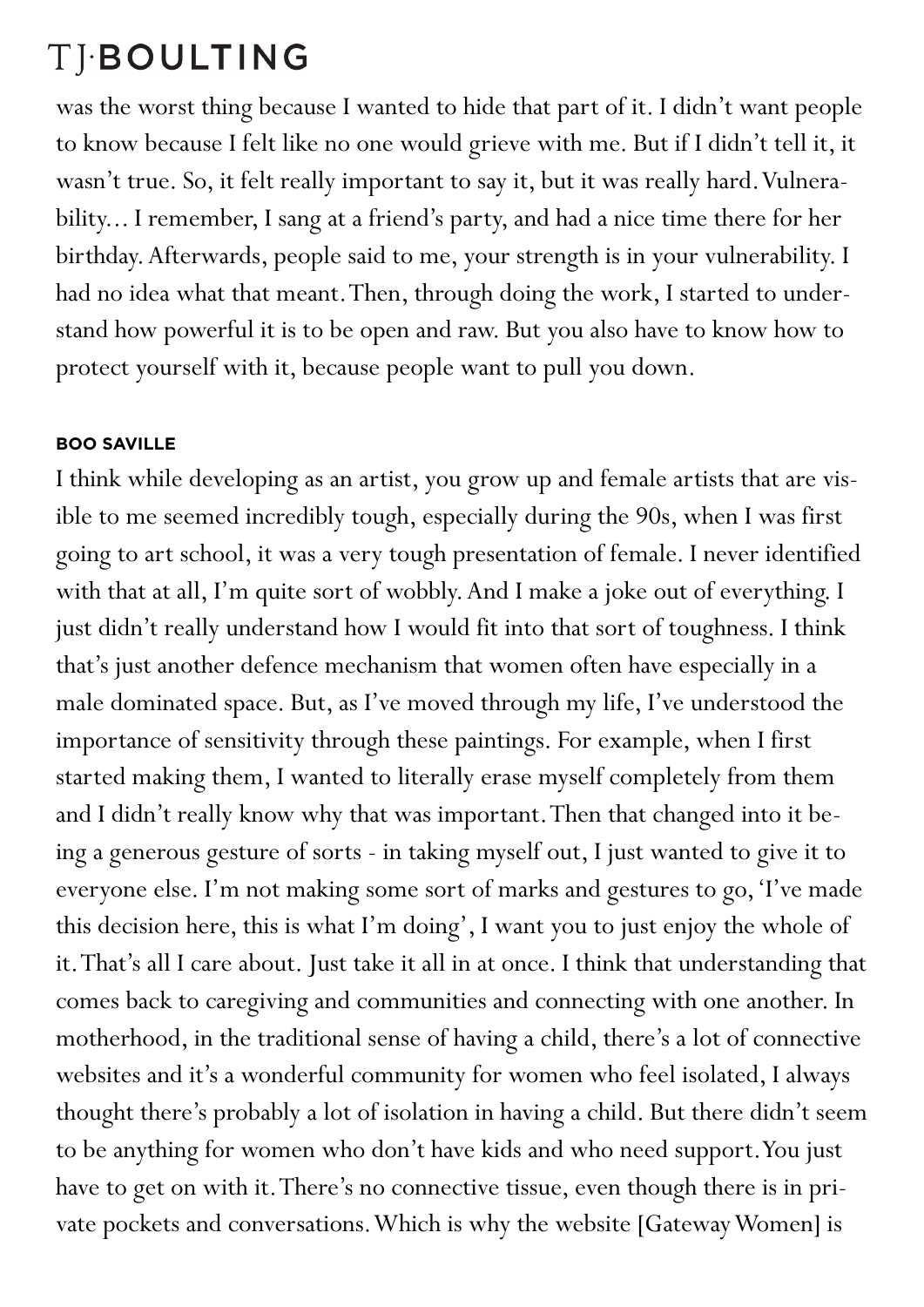so important - it gives a forum and a way for you to connect with people who are going through their own journeys, and a safe space to be able to talk about that.

#### **YVONNE JOHN**

Absolutely. It really takes down some barriers that you're facing outside all the time. It's interesting, what you're saying about giving [paintings] for people to enjoy, and I think, shouldn't life just be like this? Without all these labels, or expectations or judgments on what it's supposed to be and if you haven't accomplished it, you've failed. There are so many women out there without children who are sitting there with the narrative that they have failed. The sadness is so heavy that sometimes I don't even know how they're getting out of bed. It's something we talked about when we were doing the weekends [sessions]. When we look at the grief, and what they carry, and all these narratives, and all these stereotypes, and all the judgment that is on us, it's a testament that we actually even get out of bed just to leave the house and go out. But then it also shows how much of a mask we have to wear. There are women there without children who won't even say it, because the common question is "do you have children?" It's like that's the one thing that's going to define us. And you will joke about it or people will hide and not necessarily answer straightaway. Because, actually, you can't. As soon as you say 'no' you don't have children, someone judges you for it or pities you like there's something wrong. I've come across women who had carried an extra burden of sadness, because they didn't even meet a partner that they could even try [with], so there's women grieving the loss of motherhood who didn't even know if they could conceive. That's another layer of it added to this complexity they're just carrying around with them.

#### **BOO SAVILLE**

Yeah, completely. I was saying to you earlier that being an artist is unique in some ways, as you sort of sit on the edge of everything, you've got this ability to gaze over the edge, and observe everything. And so, I never really feel part of the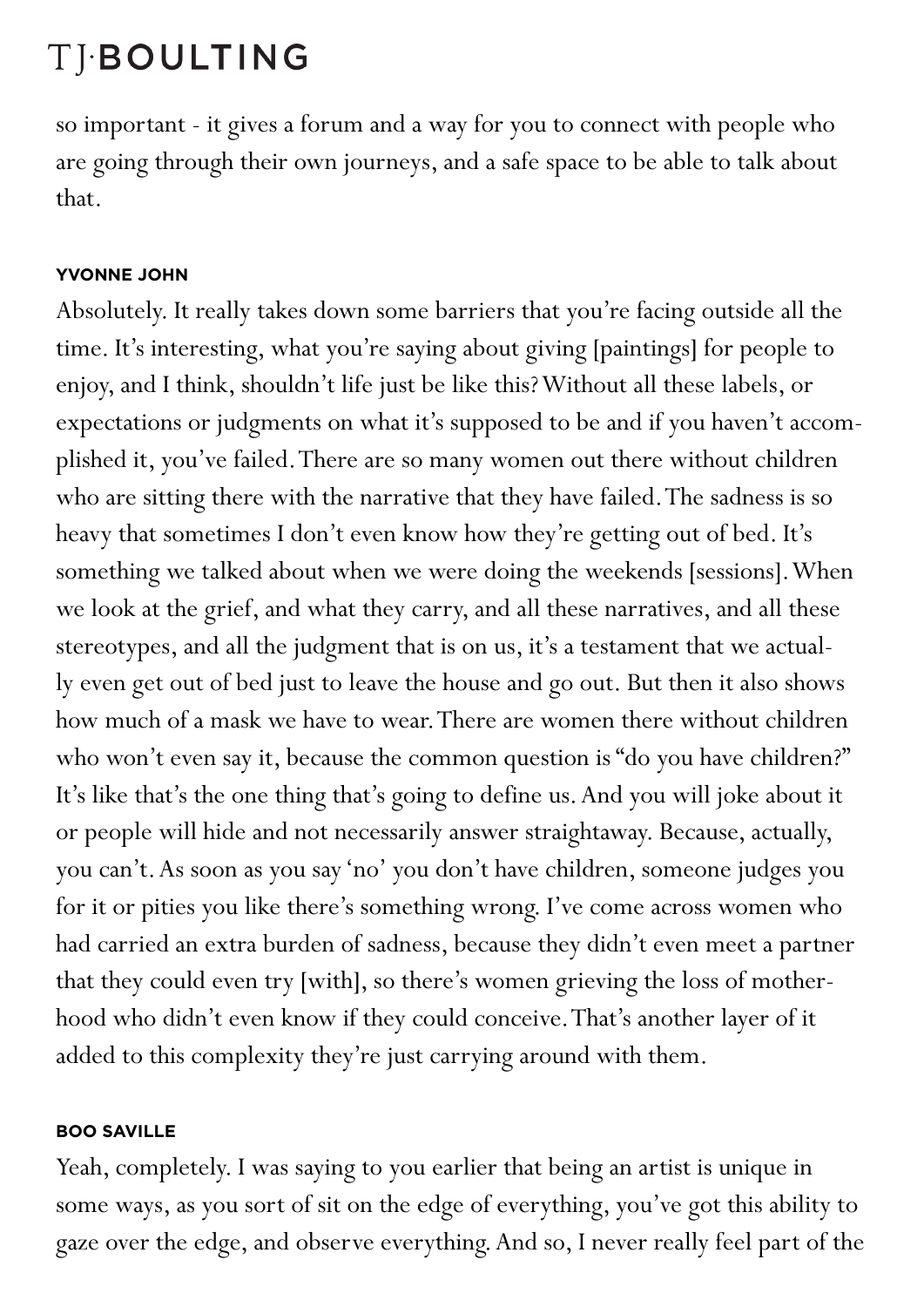# TIBOULTING

bigger culture. Perhaps unlike a lot of people who are in 9-5 jobs and they have communities and weekends. I have a job and I have communities, too, but it kind of gives you a lens to look through the world at. I've always had that. Also, artists learn to fail all the time, it's part of your job. I think the failure part, for me, is very familiar anyway, so it doesn't bother me that much. I have gone through that feeling of if I'm not going to have kids I've got to be a really, really good artist. I've got to be, that's my opportunity. That is a huge pressure to put on yourself. I think, perhaps, other women feel that - well, I'm not gonna have kids, I've got to just be amazing at something else.

#### **YVONNE JOHN**

Yeah, it's like this life of meaning.

#### **BOO SAVILLE**

Yeah, life of meaning.

#### **YVONNE JOHN**

We have to become Mother Theresa or climb Everest. Actually I know a childless woman who's just climbed Everest!

#### **BOO SAVILLE**

Wow, that's amazing.

### **YVONNE JOHN**

All of a sudden, you have to do this big, amazing thing for somebody to accept you. Because otherwise, what was the point of you then?

#### **BOO SAVILLE**

Yeah, absolutely. I remember doing a talk at Newport Street gallery, and I remember thinking, I didn't feel like I identified as a woman. I wasn't even sure if we were really here, if I'm honest. That sounds bananas, but I just thought, how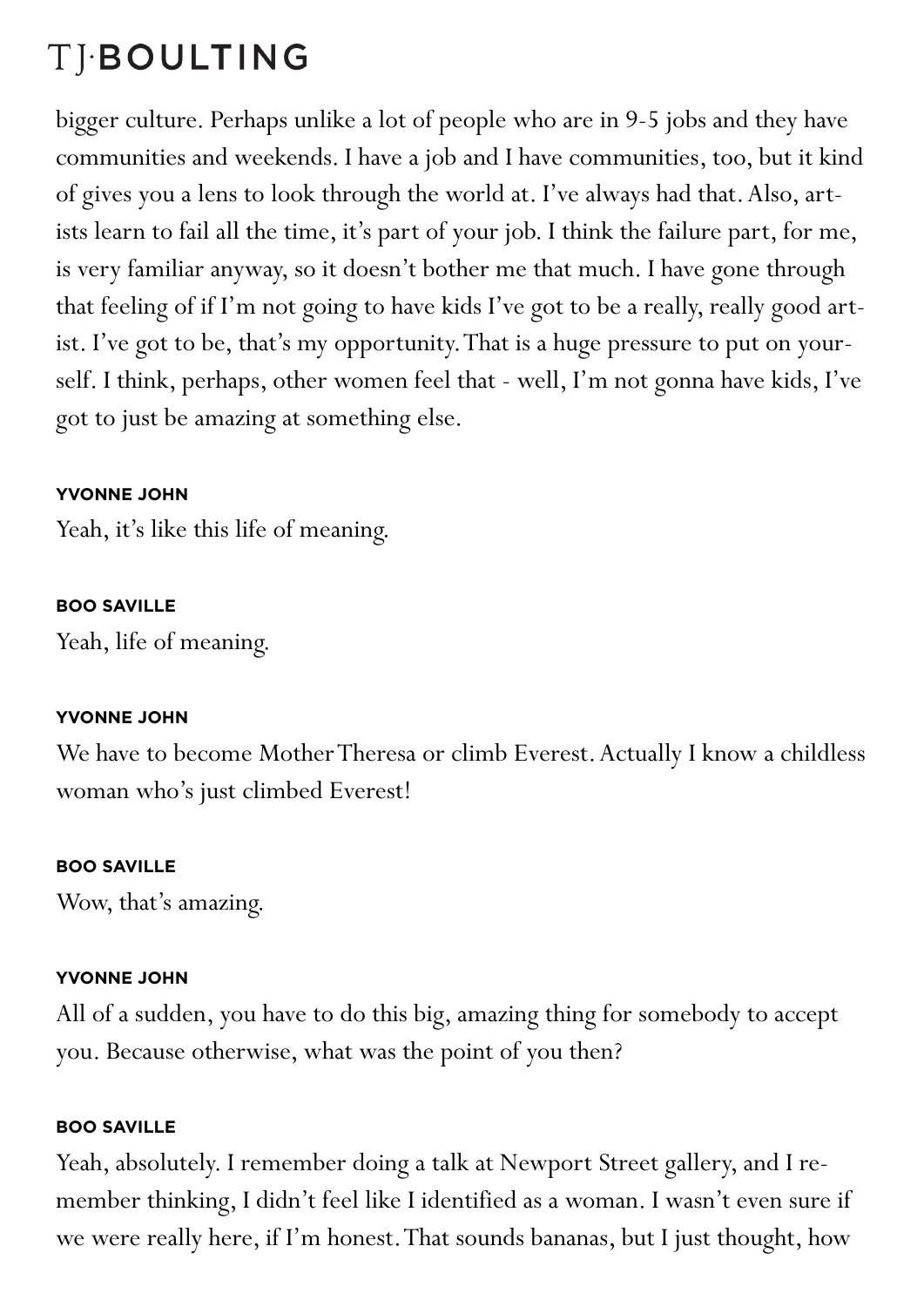can I define what is a woman's experience as opposed to like an animal or something else? But since going through that infertility and marriage experience, my view on that completely changed because I began to see the way people behaved towards me because I'm female and I guess in a word there's the misogyny. It has taken me a long time to realise that.

#### **Audience member 1**

It's fascinating hearing you thinking and reflecting, I'm an actor, and I've had to imagine myself into all sorts of different scenarios, relationships, stories. That's part of my job. But the last job I had to play a matriarch, a mother and grandmother. And I actually thought, for the first time in my acting life, I thought, I don't think I can do this. Because I've invented and I've done all sorts of things that I don't know anything about. I've managed it. But I don't know how to be a mother. So how could I play it? What does it mean to be a matriarch, and to be a head of a family. I felt like the biggest I mean, if we can say that about ourselves as actors, I felt like a fraud. There have been many occasions where I felt like, I don't want to do this, but I can cheat, I can make it work. But that's the first time where I thought I'm an absolute fraud. How can I possibly play this part?

#### **BOO SAVILLE**

I don't know if this is also something you've experienced, or not, or people you've worked with, about the idea of you trying to be mother in an acting role. And there's the mother, and for me, as someone who has never had children I feel it's almost like this privileged, holy state that you have nothing to do with. It becomes very fetishised in your head because you can never have it. You don't know anything about it. And I mean, I think bell hooks writes about that there are so many people involved in motherhood - librarians, teachers, neighbours, like there's a whole collection of people, women and men who inhabit mother. And I think that for women, we live in this society where it's almost like a holy state. A really good achievement. Ten points.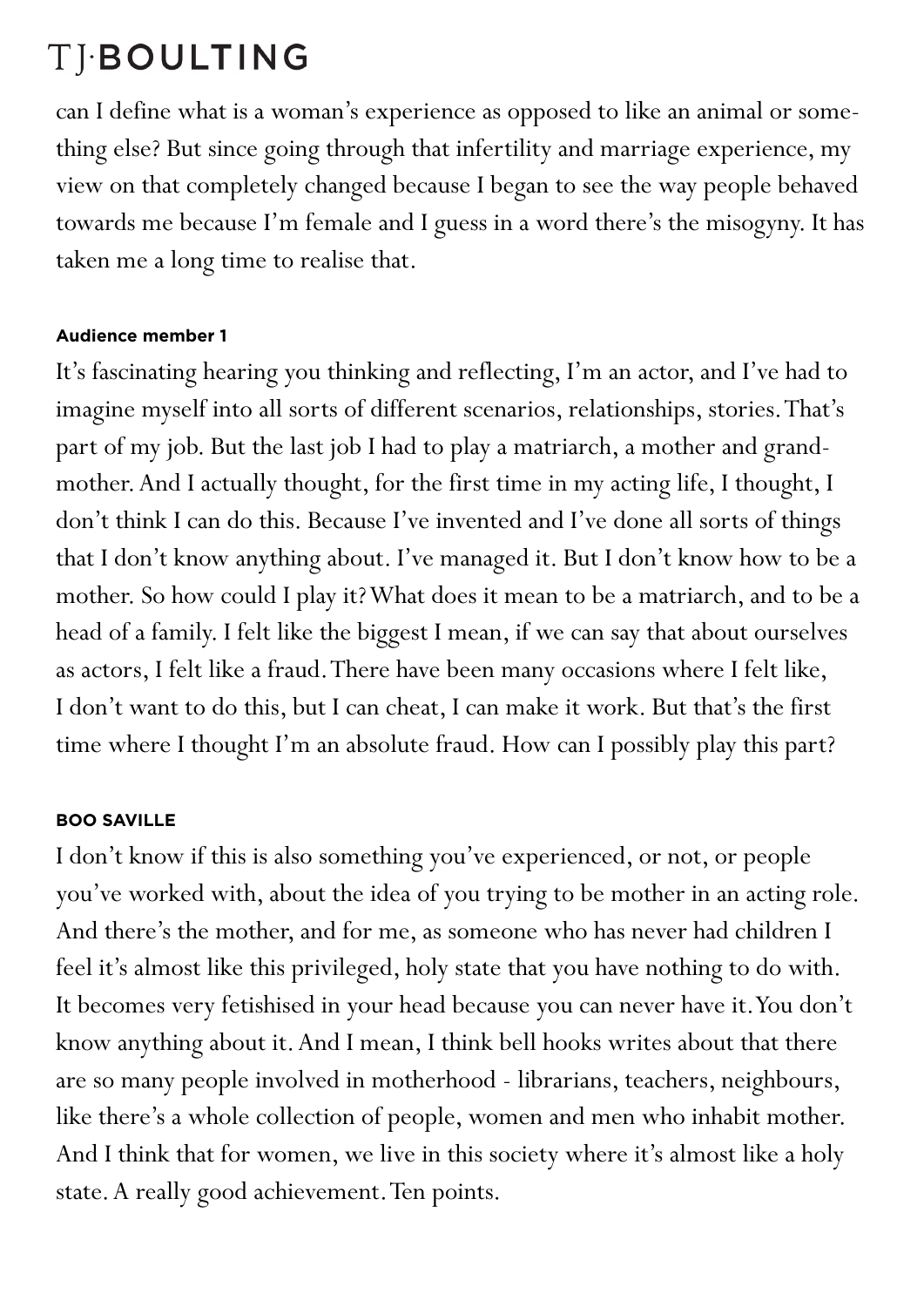I think it's interesting because Hannah and I were talking last week about what the ideal state is to be for a woman and I think that in lots of ways, knowing you don't want to have kids and living in that truth, and then just enjoying it is possibly the best one. I didn't want kids until I met my ex-husband, I've never wanted them, I was really happy with it. And then I think in some way, I didn't feel validated until I'd achieved that.

### **YVONNE JOHN**

No, absolutely and I've come across younger women who have approached me saying they don't want kids and being really, really angry that people around them are going 'but you will change your mind'. And it was quite upsetting because people literally didn't believe, like they didn't know. And I think that, you know, this thing around choice. And society cannot accept that you're allowed to make that choice. And I'm sure there are mums out there that really wish they knew they had a choice over this, because they probably wouldn't choose to be mums. You know it takes a village to raise a child, there was a time when I'm pretty sure that a child would have been in this society and not even known that their mum was theirs, because I feel like motherhood is also apparently about ownership as well. I believe there was a time that that narrative was never there. It was about the collective, it was about the whole thing, the whole unit. So all of the women in the village were mothering. And that child probably didn't identify 'that's my mum', they probably just knew them. They just knew they were being brought up by a collection of women and they all belonged. And it was so nice to just be in this place where it didn't matter who pushed the child out. But actually who's around to say that the person who did, who conceived and gave birth, wasn't the one that was seen as the superwoman.

And part of that impacts on grief, because people lose their friendship circles. Some of them do go off and have kids and don't come back. But some do circle back. And it's because the children are older. I found a place where I was being friends with grandmothers. And that was a very different place. Because actually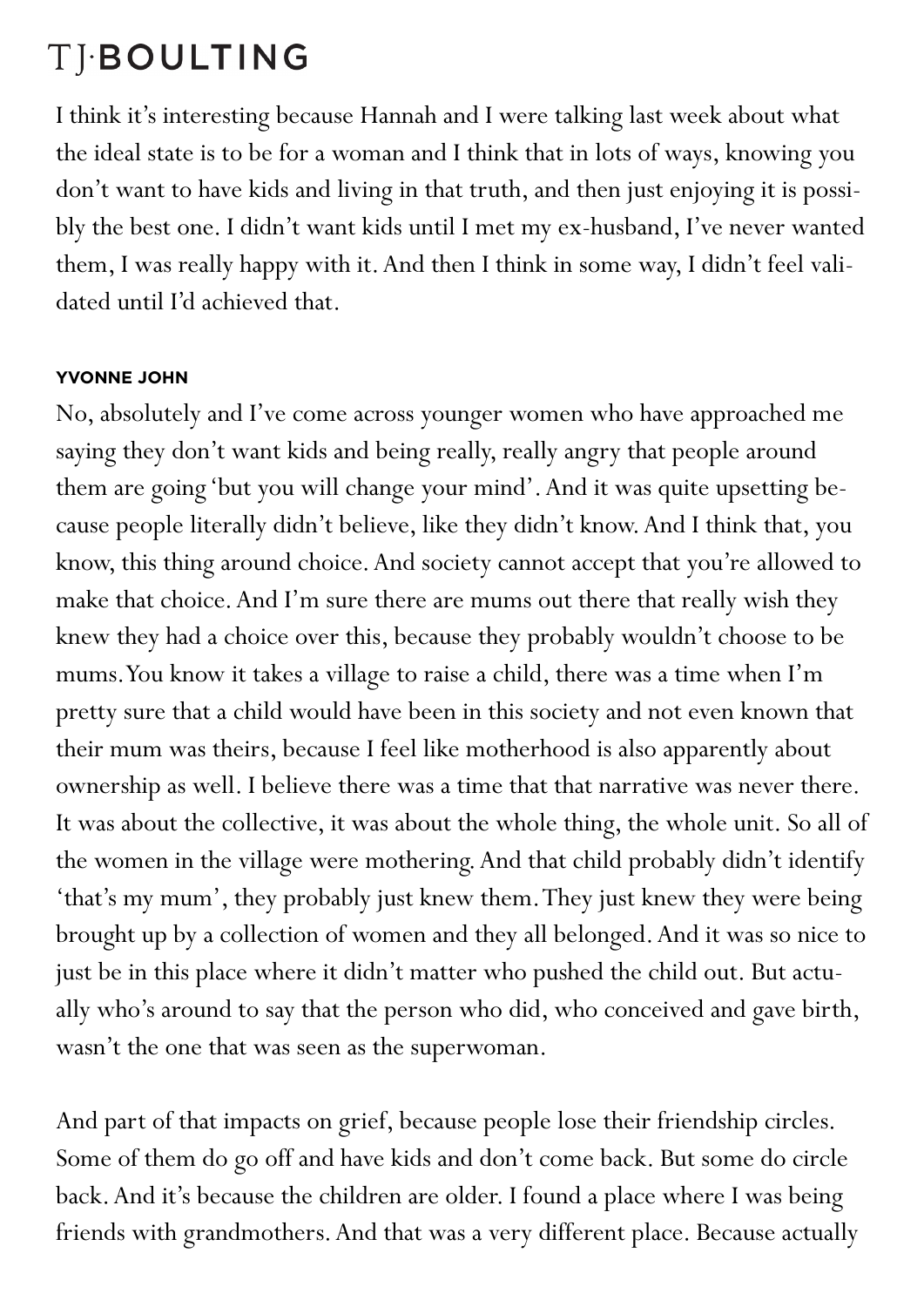they weren't wanting to run off and look after the kids or put them to bed, or it wasn't about the kids' birthday parties. These kids are gone. And they wanted to live. So they were enjoying it. And it was almost like I was around women who didn't have kids, because I wasn't hearing about it all the time. So it does change. But I think when you're at the beginning of your grief, you can't factor that in, you're just there going this sucks. And it feels like hell. And you can't see anything past that. And it just becomes such a difficult place to be.

### **BOO SAVILLE**

I think as a woman, from a very early age, you're constantly aware of your body, your body's making a mess, or it's being really inconvenient, or it's in pain or something. And it's these cyclical things, and then that gets really, really intensified when you're going through fertility treatment, because you're injecting yourself and you're going for scans or an internal ultrasound whatever, the whole thing. And painting for me became this place where, it's a bit like when you have sex, where you sort of disappear, you're present, but you don't exist. And I became so aware of my body and its cycles, and its movements, and its failures. And what was happening at any one point. So painting became this kind of place of refuge in a way that I could just do this very intuitive thing. And they started to feel like my children, in a way and I was incredibly lucky to have that. In a way being creative is probably very healing I imagine, for people in your workshops.

### **YVONNE JOHN**

Yes creativeness is such a healing place. I think it's because people can get lost in that, I certainly found that in writing. And I never wrote before. I found it's such a cathartic thing, just to kind of let it out. And you can see it from a different lens, which when it was inside of me, it was just horrible. But when you were talking about your art and what it gave you, I kind of felt this separateness, and you talking about the body this is exactly what happens when you're going through infertility, or even fertility until you get to a place of infertility, is that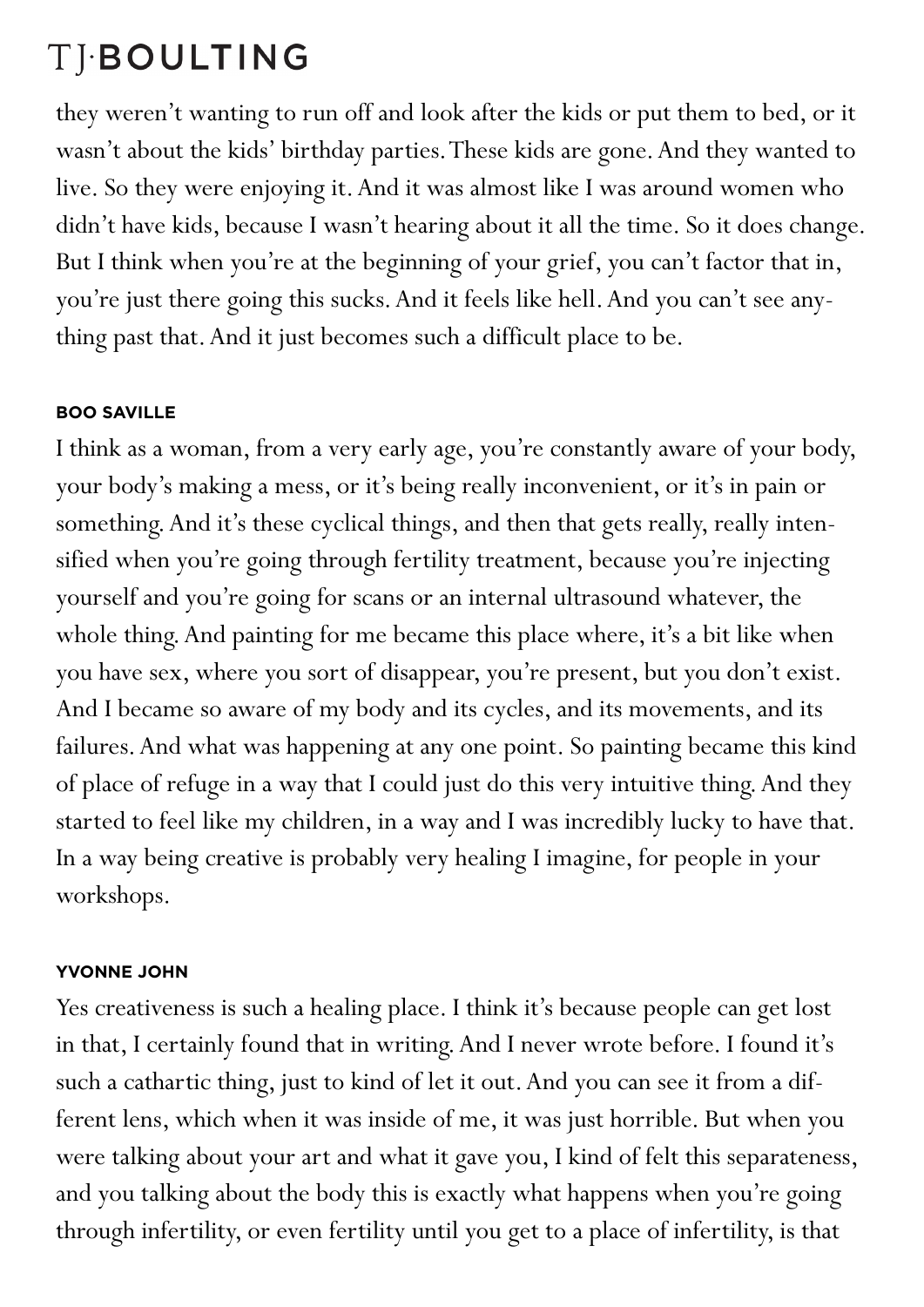there's a disconnect with your body because your body's not doing what you wanted it to do, or what it's supposed to do. Because we were told, especially in our youth, don't have sex, because you'll get pregnant. So all of a sudden, there's this chance that you're going to have and it's so easy to get pregnant, and I'm sure people believed they'd just look at a man and they'll get pregnant. Then you get to this place where you have a lot of sex and it's not happening and you're like, this doesn't make any sense? I remember being so aware of my cycles and doing all the ovulation tests and being so regimental in the whole process, so romance goes out the window. And it's just very mechanical. I became 'babyzilla' I guess. And I remember when I was then going to have a hysterectomy, I found it incredibly hard, because the stomach area is the one place that women find really hard to connect back with. Because that is obviously where you carry the child. And when you can't do it, I had a lot of hate towards my stomach. And I didn't want to look at it. Before I had my hysterectomy I was fortunate I was in therapy at the time and it's something I've worked through a lot with my therapist. But before making the decision to be able to have the hysterectomy, I sat in a hotel room, I was abroad at the time. And I sat in a hotel room and wrote a letter to say goodbye to my womb. And I realised how angry I was with her, really, really angry that there was a time when she let me get pregnant when I didn't want to be pregnant, and then wouldn't let me get pregnant when I did. And also that realization that it wasn't just about having a baby, it was about having it in the right way. Because that was part of the narrative as well. So yeah, being able to reconcile my feelings for my womb, and then reconcile how I felt about my body was another incredibly powerful thing. And that's kind of what I feel your artwork is doing and it's like reconciling you with that inner side of yourself that actually you don't want to look at because that is the painful, dark truth that you want to hide away from.

#### **BOO SAVILLE**

It's interesting because I think that everybody comes to these things [the paintings] from and within their own life and in making them so much a void that per-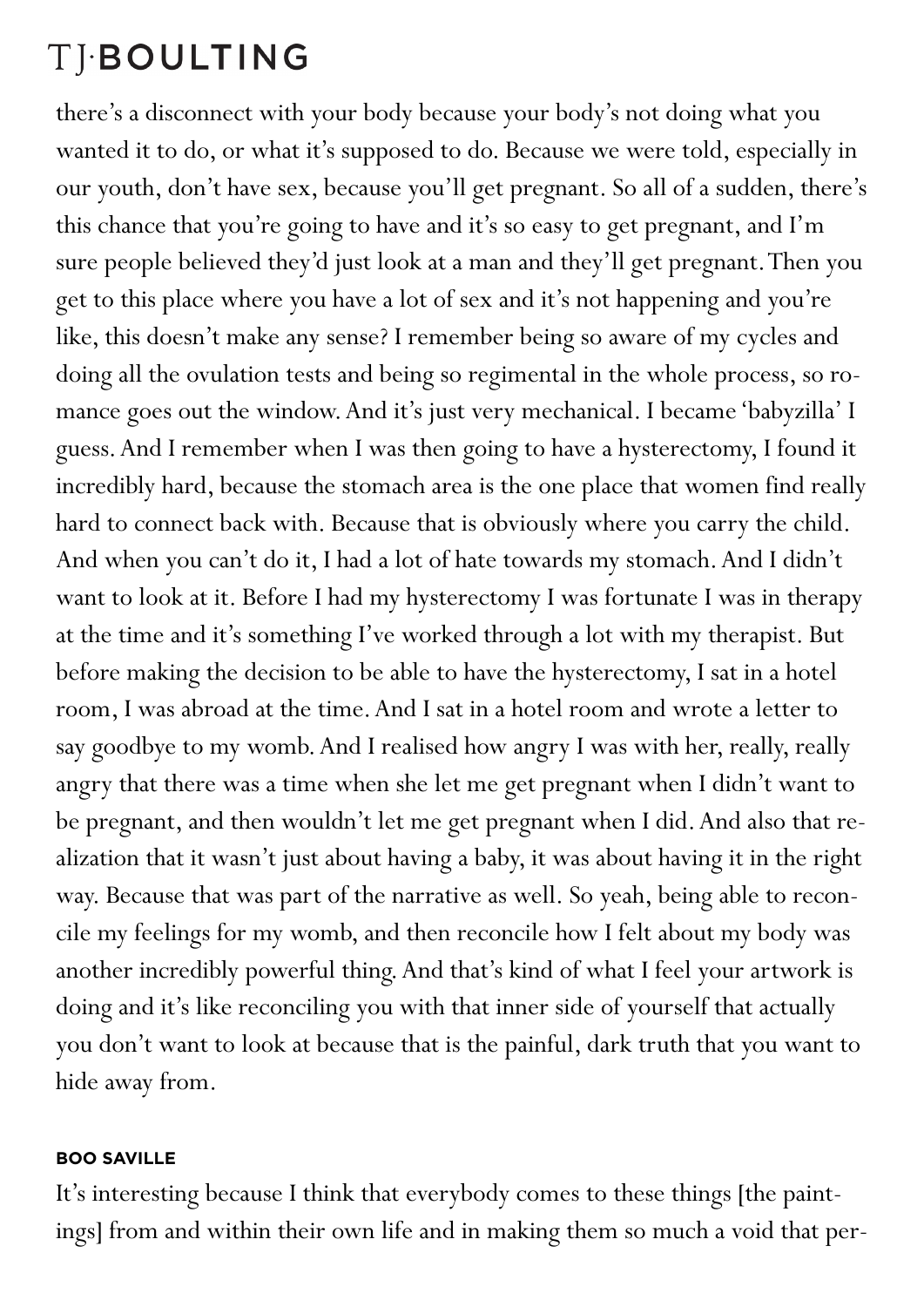haps people project onto them, they become these spaces where everyone comes with their own idea about what the picture or painting should be. The picture plain becomes this transformative arena. But I think for me that's what these spaces are, where I connect with myself.

I just want to ask you if you wrote a letter to her, did your womb write back?

### **YVONNE JOHN**

No! (laughs) But I suppose in a way I have given her a voice. I never thought about this before. But telling my story has given her a voice because she was silent. She was the part I didn't want to talk about. But not saying that I couldn't have children was the part that was keeping her silent. Yeah, so there was a real ownership. I mean, God, how powerful was it to say, I can't have kids. And I can't say why I couldn't have kids because I don't know. But just to be able to stand there and say, but I still love myself. And I feel like that's such a gift to give her voice back because I like that voice. She's talking to you right now!

### **BOO SAVILLE**

But that's the majority of cases of women who cannot have children. It's unexplained, like 60% or something. You just assume you have something wrong with you. And it really isn't the case and I don't know whether that's because there's not enough research done into things or it's stress or whatever, but really it's unexplained. Talking about being angry with it, I often was angry at my body for not doing what I wanted it to do. And then when I came out of that relationship, I was like, maybe it's a massive favour, like you knew that that was not good. And saved my bacon in a sense? Who knows. But weirdly, we have these attachments to parts of our bodies. And that is again, being very aware of the body is, I don't know if that's purely female. I would like to hear from a man and do they ever think about their body?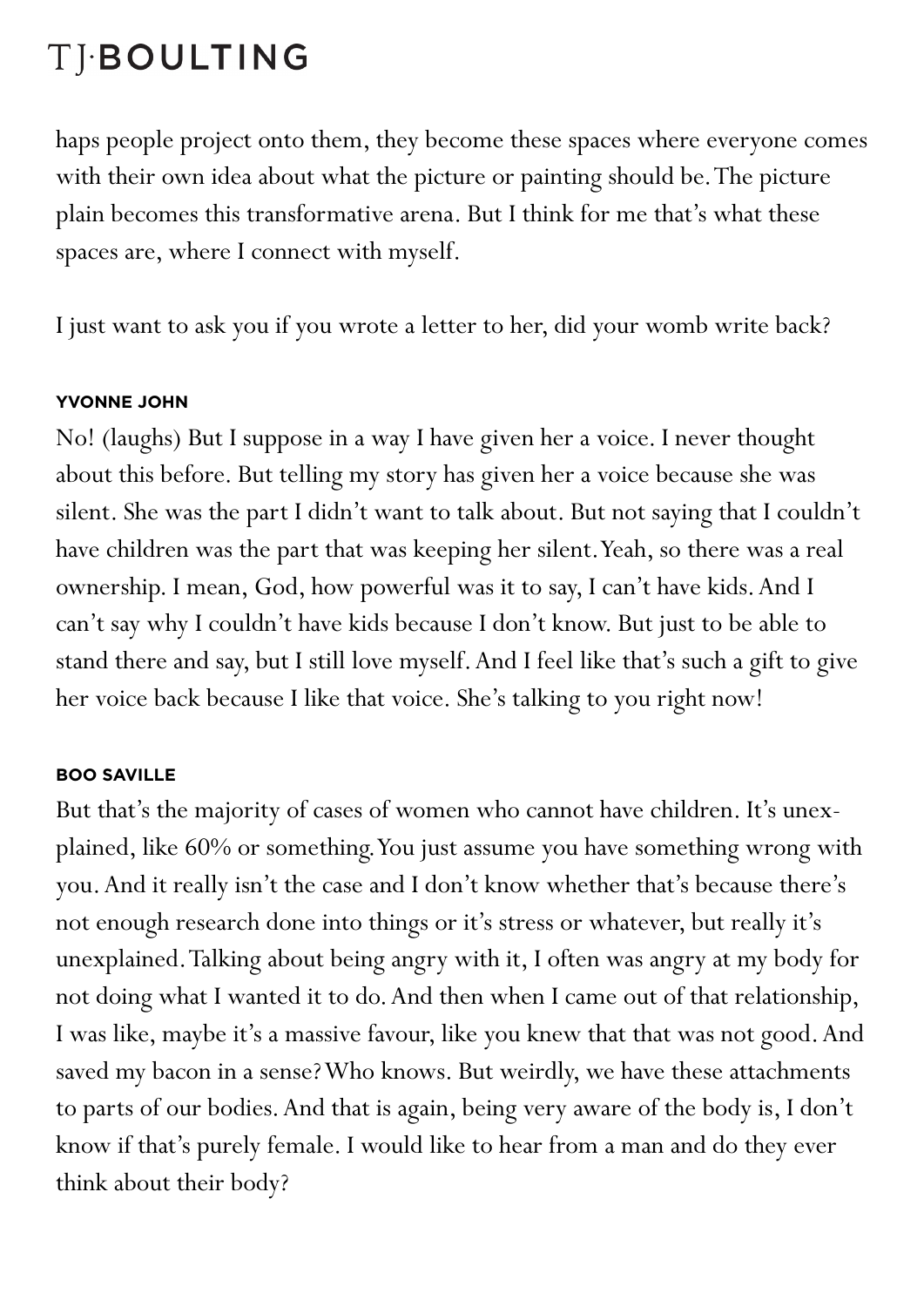#### **HANNAH WATSON**

It's not so much the physical thing that is the question, it's to do with its social influences, emotionally. I don't really think of it as a physical manifestation, it's about everything else, that you wouldn't think that your body would let you down unless it was a social construct. I'm really interested in this idea that everyone's got their own different stories: You didn't want children, you couldn't have children, you have children. A few years ago I did a show about 'birth'. And for Boo we didn't have to do the show about her IVF journey. The work came and then evolved through that. At the moment I'm publishing a book about an artist that had kids that found it difficult as well as amazing. So I'm exposed to lots and lots of different stories, and I'm processing how that works in terms of creating, and giving voice through art to personal stories. And it strikes me that we can't let this kind of divide and rule thing happen, where we don't listen to other people's stories. And you learn, because I think that's what is really powerful about having exhibitions like this, publishing books about it, is just having access to other people's stories. And that's why it's more important than thinking 'I'm a failure', it's just understanding everyone else.

#### **BOO SAVILLE**

Yeah, and it's never anything I intended. You know, I never wanted to make an 'issues' show, not that there's anything wrong with that either, but I think it was like a tide that was bigger than myself. That was just the way it was. It's just an honesty that this felt like the right thing to do. But it's opened up this connectivity with people and this dialogue. I've realised that I was going through it very quietly, but not alone. Everyone else is, I'm having lots of private conversations with friends like that. But what's been the most amazing thing about doing this show is actually listening to everyone else, and the whole experience leaves you feeling less alone.

#### **YVONNE JOHN**

Absolutely a winner. Because we are winners, because we're here talking about